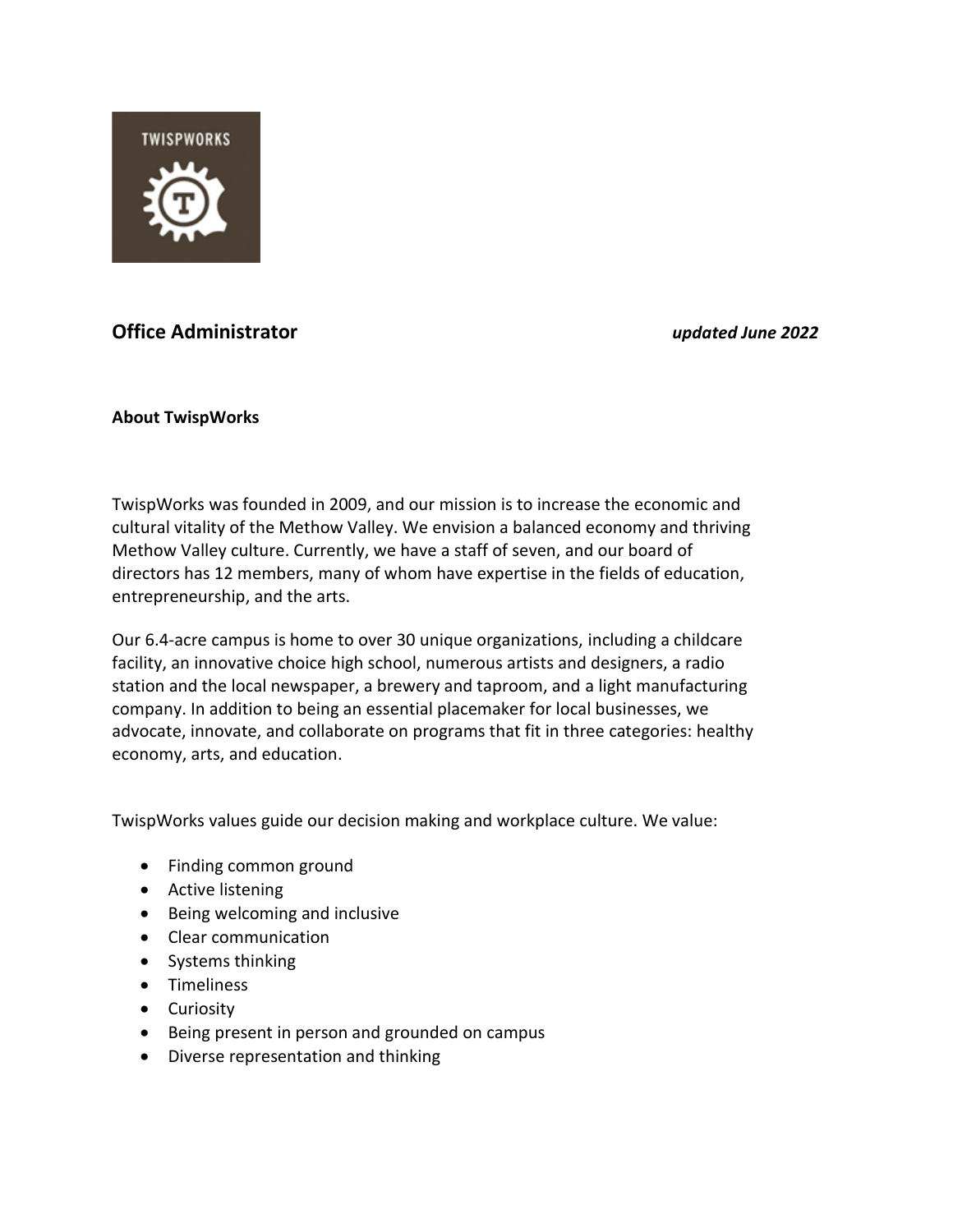# **Job Description**

We are seeking an experienced Office Administrator to manage the daily operations of the office. This is an opportunity to have a significant impact on the organization for an energetic professional dedicated to providing top-notch services as well as building and maintaining an environment in which staff can thrive. The position is a blend of operations, administration, facilities, events, and hospitality and requires the ability to adapt to changing priorities and demands. Candidates who apply should demonstrate excellent hospitality and service skills and exceptional attention to detail, curiosity and problem-solving skills.

Work includes, but is not limited to:

- Preparation and distribution of Board meeting materials
- Regular document filing and destruction; management of electronic files
- Completing annual registrations, inventory and personal property affidavit
- Responsible for daily deposits and mail distribution
- Manage office equipment and supplies, including coordinating with IT support to procure and manage computing equipment
- Support management of Methow Valley Goods store, inventory management and merchandising
- Support management of the Methow Made marketing program including member outreach and management
- Engage the public on campus and as the first point of connection in the office
- Manage TwispWorks room rentals, scheduling, and details
- Assist with event management and preparation

# **Ideal Qualifications**

Previous work experience in an office with diverse demands on time and skills

Work experience in rural settings and nonprofits

Genuine interest and experience engaging with the public and a desire to further the mission of TwispWorks

Excellent organizational skills and attention to detail

Excellent written and spoken communication skills and ability to work with a small, dynamic team

Familiarity with Microsoft Office applications including MS-Word and Outlook

Experience with general office work including, but not limited to filing, inventory management, scheduling, phone and communication systems